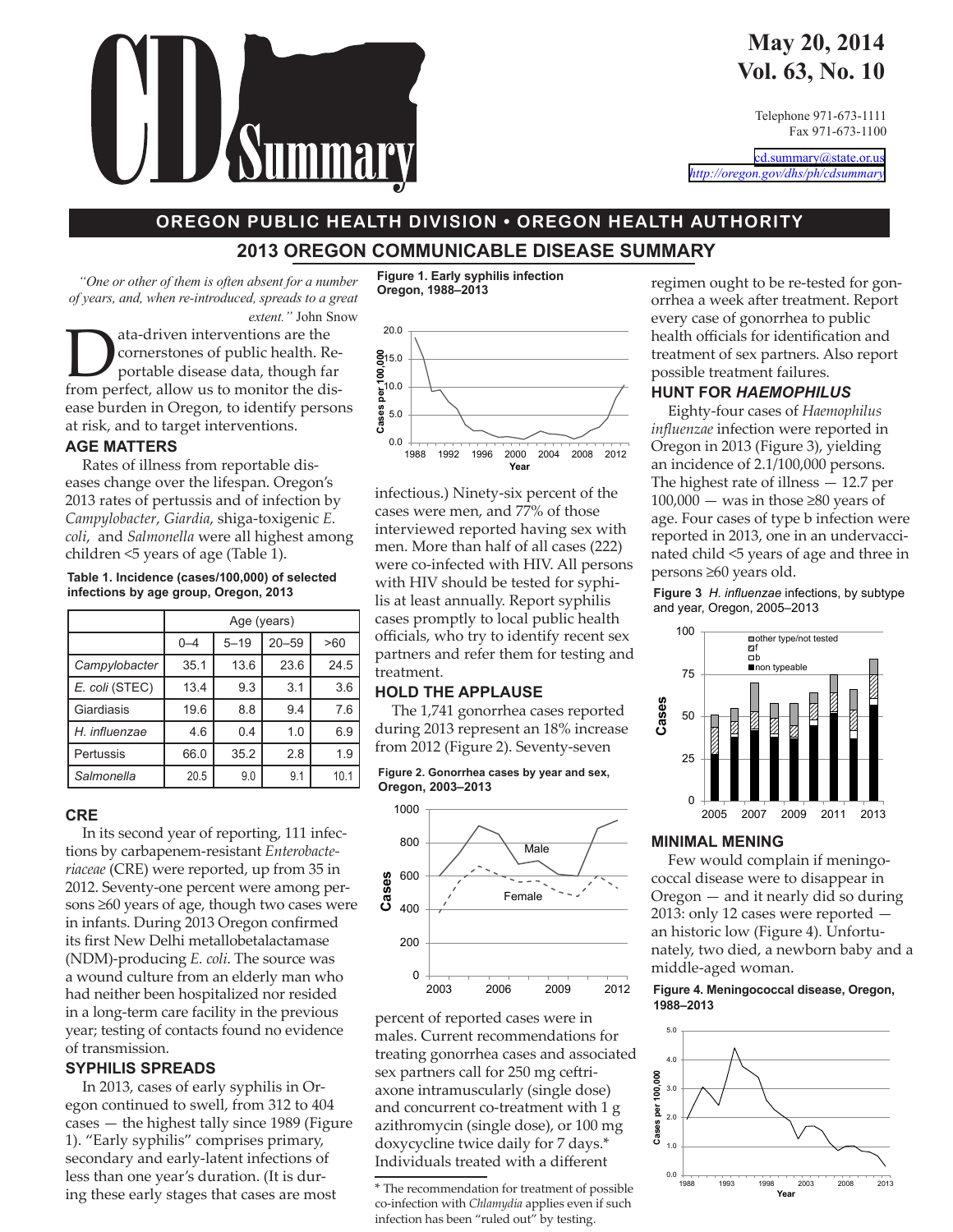### **Table 1. Case counts for selected communicable diseases, by county of residence, Oregon, 2013**

|                   | AIDS/HIV diagnosis* | Campylobacteriosis      | Chlamydiosis* | Cryptosporidiosis         | coli (STEC) infection<br>Щ | Giardiasis     | Gonorrhea*     | infection<br>H. influenzae | Hepatitis A    | B (acute)<br>Hepatitis | B (chronic)<br>Hepatitis | Hepatitis C (acute) | Hepatitis C (chronic) | Legionellosis  | Listeriosis    | Lyme disease              | Meningococcal disease | Pertussis      | Rabies, animal | Salmonellosis  | Shigellosis    | Early syphillis* | Tuberculosis   | West Nile virus infection |
|-------------------|---------------------|-------------------------|---------------|---------------------------|----------------------------|----------------|----------------|----------------------------|----------------|------------------------|--------------------------|---------------------|-----------------------|----------------|----------------|---------------------------|-----------------------|----------------|----------------|----------------|----------------|------------------|----------------|---------------------------|
| <b>Baker</b>      | $\mathbf 0$         | $\overline{\mathbf{c}}$ | 29            | 111                       | $\mathbf 0$                | 0              | 1              | $\mathbf 0$                | $\sqrt{2}$     | 0                      | 0                        | 0                   | 22                    | $\mathbf 0$    | 0              | 0                         | $\mathsf 0$           | $\pmb{0}$      | $\mathbf{1}$   | 3              | $\mathbf 0$    | $\pmb{0}$        | 0              | $\mathbf 0$               |
| Benton            | 3                   | 21                      | 347           | $\ensuremath{\mathsf{3}}$ | $\,$ 6 $\,$                | 8              | 22             | $\overline{c}$             | $\mathbf{1}$   | 1                      | $\bf 8$                  | 0                   | 38                    | $\mathbf 0$    | $\mathbf 0$    | $\mathbf{1}$              | $\pmb{0}$             | 10             | $\mathbf 0$    | $\mathbf 5$    | $\mathbf{1}$   | $\overline{2}$   | $\mathbf 2$    | $\mathbf{1}$              |
| Clackamas         | 16                  | 87                      | 890           | 14                        | 16                         | 34             | 96             | $\overline{7}$             | $\overline{c}$ | 1                      | 43                       | 5                   | 327                   | $\overline{c}$ | 1              | 1                         | $\boldsymbol{2}$      | 31             | 1              | 40             | 5              | 24               | 1              | $\mathbf 0$               |
| Clatsop           | $\mathbf 0$         | 4                       | 91            | $\overline{4}$            | $\mathbf 0$                | 9              | 12             | 3                          | $\theta$       | $\mathbf{1}$           | 5                        | 0                   | 36                    | $\overline{0}$ | $\mathbf 0$    | $\mathbf 0$               | $\mathsf 0$           | $\sqrt{2}$     | $\mathbf 0$    | 5              | 0              | $\mathbf 0$      | $\mathbf 0$    | $\mathsf{O}\xspace$       |
| Columbia          | 1                   | 17                      | 121           | 2                         | 1                          | 4              | 10             | 1                          | 0              | 3                      | 5                        | 0                   | 34                    | $\mathbf 0$    | 1              | 0                         | 0                     | 0              | $\pmb{0}$      | 3              | 0              | 0                | 0              | $\mathbf 0$               |
| Coos              | $\mathbf 0$         | 10                      | 171           | $\sqrt{2}$                | $\mathbf{1}$               | 3              | 11             | $\overline{c}$             | $\mathbf{1}$   | $\mathbf 0$            | 4                        | 0                   | 52                    | $\mathbf{1}$   | $\mathbf 0$    | $\mathbf 0$               | $\mathbf 0$           | 19             | $\mathbf 0$    | 5              | $\mathbf 0$    | $\mathbf{1}$     | $\mathbf 0$    | $\mathsf{O}\xspace$       |
| Crook             | 0                   | 10                      | 45            | 0                         | 1                          | 1              | 5              | 1                          | 0              | 0                      | 1                        | 0                   | 14                    | $\pmb{0}$      | 0              | 0                         | 0                     | $\mathbf 0$    | 0              | 8              | 0              | 0                | 0              | $\mathbf 0$               |
| Curry             | $\mathbf{1}$        | $\overline{4}$          | 36            | $\mathbf 0$               | $\mathbf 0$                | $\mathbf{1}$   | $\mathbf{1}$   | $\mathbf 0$                | $\theta$       | $\overline{0}$         | $\mathsf 0$              | $\mathbf 0$         | 26                    | $\mathbf 0$    | $\mathbf 0$    | $\mathsf 0$               | $\pmb{0}$             | 0              | $\mathbf 0$    | $\mathbf{1}$   | 0              | $\mathbf{1}$     | $\mathbf 0$    | $\pmb{0}$                 |
| Deschutes         | 4                   | 45                      | 530           | $\overline{2}$            | 6                          | 18             | 12             | 5                          | 0              | 0                      | 5                        | 1                   | 168                   | 0              | 0              | 1                         | 0                     | 6              | $\mathbf{1}$   | 19             | 0              | 1                | 0              | 0                         |
| Douglas           | 3                   | 17                      | 289           | 11                        | $\ensuremath{\mathsf{3}}$  | $\overline{7}$ | 23             | $\sqrt{2}$                 | $\mathbf 0$    | 0                      | 5                        | 0                   | 134                   | $\mathbf 0$    | $\mathbf 0$    | $\ensuremath{\mathsf{3}}$ | $\pmb{0}$             | 3              | 0              | $\overline{7}$ | $\mathbf{1}$   | $\mathbf 0$      | $\mathbf{1}$   | $\pmb{0}$                 |
| Gilliam           | 0                   | 0                       | 0             | 0                         | $\mathbf 0$                | 1              | 0              | 0                          | 0              | 0                      | 0                        | 0                   | 2                     | 0              | 0              | 0                         | 0                     | 0              | 0              | 0              | 0              | 0                | 0              | 0                         |
| Grant             | 0                   | 3                       | 19            | $\mathbf 0$               | $\overline{2}$             | 5              | $\mathbf 0$    | $\mathbf{1}$               | $\theta$       | 0                      | $\mathbf 0$              | 0                   | 5                     | $\mathbf 0$    | $\mathbf 0$    | $\mathbf{1}$              | $\mathsf 0$           | $\mathbf 0$    | $\overline{2}$ | 0              | 0              | $\mathbf 0$      | 0              | $\pmb{0}$                 |
| Harney            | 0                   | 5                       | 26            | 1                         | $\mathbf 0$                | 0              | 0              | 0                          | 0              | 0                      | 0                        | 0                   | 8                     | 0              | 0              | 0                         | 0                     | $\mathbf 0$    | $\pmb{0}$      | 1              | 0              | 0                | 0              | $\boldsymbol{2}$          |
| <b>Hood River</b> | $\mathbf{1}$        | 5                       | 48            | $\mathbf 0$               | $\mathbf 2$                | $\mathbf 0$    | $\overline{c}$ | $\mathbf 0$                | $\theta$       | 0                      | 3                        | 0                   | 6                     | $\mathbf{0}$   | $\mathbf 0$    | $\mathbf{1}$              | $\mathsf 0$           | $\mathbf 0$    | $\mathbf 0$    | 4              | 0              | $\mathbf{1}$     | 0              | $\mathsf{O}\xspace$       |
| Jackson           | 7                   | 30                      | 740           | 9                         | 6                          | 14             | 151            | 10                         | $\overline{c}$ | 3                      | 8                        | 0                   | 225                   | $\overline{c}$ | 0              | 8                         | $\pmb{0}$             | 23             | $\mathbf{1}$   | 16             | 4              | 8                | 3              | $\pmb{0}$                 |
| Jefferson         | $\mathbf{1}$        | $\overline{7}$          | 87            | $\mathbf 0$               | $\mathbf 0$                | $\mathbf{1}$   | 13             | $\mathbf 1$                | $\theta$       | $\mathsf{O}\xspace$    | 3                        | 0                   | 72                    | $\mathbf{0}$   | $\mathbf 0$    | $\mathbf 0$               | $\mathsf{O}\xspace$   | $\mathbf{1}$   | 0              | $\overline{2}$ | $\mathbf 0$    | $\mathbf 0$      | $\mathbf{1}$   | $\pmb{0}$                 |
| Josephine         | 1                   | 9                       | 255           | $\mathbf 0$               | 3                          | 4              | 37             | 3                          | $\mathbf 0$    | 1                      | 4                        | 0                   | 101                   | 1              | 1              | 6                         | 0                     | 56             | 3              | 5              | 0              | 0                | 0              | 0                         |
| Klamath           | 1                   | 14                      | 271           | $\sqrt{3}$                | $\boldsymbol{7}$           | $\overline{2}$ | 26             | $\mathbf 1$                | $\theta$       | 0                      | 3                        | $\mathbf 0$         | 71                    | $\mathbf{0}$   | $\mathbf 0$    | $\overline{2}$            | $\mathbf 0$           | 51             | 0              | 4              | 0              | $\mathbf 0$      | 1              | $\pmb{0}$                 |
| Lake              | 0                   | 3                       | 16            | $\mathbf 0$               | 1                          | 1              | 0              | 0                          | 0              | 0                      | 1                        | 0                   | 15                    | 0              | 0              | 0                         | 0                     | 0              | $\pmb{0}$      | 0              | 0              | 0                | 0              | 0                         |
| Lane              | 5                   | 75                      | 1368          | $\overline{7}$            | 16                         | 23             | 216            | 9                          | 3              | $\mathbf{1}$           | 30                       | $\mathbf 2$         | 421                   | $\overline{4}$ | $\mathbf 0$    | $\mathbf{1}$              | $\overline{2}$        | 114            | $\mathbf 0$    | 32             | $\mathbf{1}$   | 21               | 4              | $\mathbf{1}$              |
| Lincoln           | $\mathbf{1}$        | 9                       | 100           | 6                         | 3                          | 5              | 3              | $\overline{\mathbf{c}}$    | 1              | 0                      | 1                        | 1                   | 79                    | 0              | 0              | 1                         | 0                     | 1              | $\pmb{0}$      | 4              | 0              | 1                | 1              | 0                         |
| Linn              | 5                   | 27                      | 353           | 9                         | $\boldsymbol{9}$           | 11             | 11             | 6                          | $\theta$       | $\mathsf{O}\xspace$    | 3                        | 0                   | 142                   | $\mathbf{1}$   | $\mathbf 0$    | $\mathbf{1}$              | $\mathbf{1}$          | 21             | $\mathbf 0$    | 11             | 5              | 3                | $\mathbf 0$    | $\mathbf{1}$              |
| Malheur           | 2                   | 8                       | 125           | $\mathbf 0$               | 3                          | 1              | 17             | $\overline{2}$             | 0              | 0                      | 2                        | 0                   | 33                    | 0              | $\mathbf 0$    | $\pmb{0}$                 | 0                     | 1              | 0              | 4              | 0              | 0                | 0              | 11                        |
| Marion            | 13                  | 47                      | 1359          | 10                        | 28                         | $10$           | 68             | 4                          | 2              | 3                      | 28                       | 1                   | 332                   | 0              | 1              | 0                         | 3                     | 53             |                | 35             | 13             | 23               | 15             | 0                         |
| Morrow            | 0                   | 4                       | 25            | $\mathbf 0$               | $\Omega$                   | $\mathbf 0$    | 0              | $\mathbf 0$                | $\mathbf 0$    | $\Omega$               | 1                        | 0                   | 2                     | $\mathbf 0$    | $\mathbf 0$    | $\mathbf 0$               | 0                     | $\Omega$       | $\mathbf 0$    | $\mathbf{1}$   | 0              | 0                | $\Omega$       | $\mathbf 0$               |
| Multnomah         | 102                 | 239                     | 3933          | 34                        | 28                         | 131            | 788            | 13                         | $\overline{4}$ | 12 <sub>1</sub>        | 202                      | $\mathbf{1}$        | 952                   | 9              | $\overline{0}$ | 12                        | 2                     | 55             | $\mathbf{0}$   | 61             | 18             | 238              | 31             | $\mathbf 0$               |
| Polk              | 8                   | 9                       | 274           | $\mathbf 0$               | $\mathbf{1}$               | 3              | 13             | 4                          | $\pmb{0}$      | 0                      | 5                        | 0                   | 59                    | $\mathbf 0$    | $\mathbf{1}$   | $\mathbf{1}$              | 0                     | 6              | 0              | 18             | 0              | 2                | $\mathbf{1}$   | 0                         |
| Sherman           | $\mathbf{0}$        | $\overline{2}$          | 5             | $\mathbf{1}$              | $\mathbf 0$                | $\overline{0}$ | $\mathsf 0$    | $\overline{0}$             | $\overline{0}$ | $\mathbf{0}$           | $\mathsf{O}\xspace$      | $\overline{0}$      | $\mathbf 0$           | $\mathbf 0$    | $\overline{0}$ | $\mathbf{0}$              | $\mathbf{0}$          | $\mathbf{0}$   | $\mathbf 0$    | $\mathbf{1}$   | $\overline{0}$ | $\mathbf 0$      | $\overline{0}$ | $\mathbf 0$               |
| Tillamook         | 0                   | 6                       | 51            | 10                        | 3                          | 3              | $\overline{4}$ | $\mathbf 0$                | $\mathbf 0$    | 0                      | 2                        | 0                   | 20                    | $\mathbf 0$    | $\mathbf 0$    | $\mathbf 0$               | 0                     | $\mathbf 0$    | $\mathbf{1}$   | $\overline{2}$ | 0              | $\mathbf{1}$     | 0              | 0                         |
| Umatilla          | $\mathbf{1}$        | 16                      | 289           | $\mathbf{1}$              | 5                          | 4              | 21             | $\mathbf 1$                | $\overline{0}$ | $\mathbf 0$            | 4                        | 0                   | 90                    | $\mathbf{1}$   | $\overline{0}$ | $\mathbf{1}$              | $\mathsf 0$           | $\mathbf 0$    | $\mathbf 0$    | 11             | 0              | $\mathbf{1}$     | $\overline{0}$ | $\mathbf 0$               |
| Union             | 0                   | 3                       | 75            | 3                         | $\overline{2}$             | 3              | $\mathbf{1}$   | $\mathbf 0$                | 3              | 0                      | 0                        | 0                   | 14                    | $\mathbf 0$    | $\mathbf 0$    | $\mathbf 0$               | 0                     | $\mathbf{1}$   | $\mathbf 0$    | 1              | 0              | 0                | 0              | $\mathbf 0$               |
| Wallowa           | 0                   | 5                       | 8             | $\mathsf 0$               | $\mathbf 0$                | $\mathbf{1}$   | $\pmb{0}$      | $\mathbf 0$                | $\overline{0}$ | $\mathbf 0$            | $\mathsf 0$              | 0                   | $\overline{7}$        | $\mathbf 0$    | $\mathbf 0$    | $\mathbf 0$               | $\mathsf 0$           | $\mathbf 0$    | 0              | 0              | 0              | $\mathbf 0$      | 0              | $\mathbf 0$               |
| Wasco             | $\mathbf{1}$        | $\mathbf{1}$            | 103           | $\Omega$                  | $\Omega$                   | $\mathbf{1}$   | 11             | $\mathbf 0$                | $\mathbf 0$    | $\mathbf{1}$           | 3                        | 0                   | 21                    | $\mathbf 0$    | $\mathbf 0$    | $\mathbf{1}$              | $\mathbf{1}$          | $\mathbf{1}$   | $\mathbf 0$    | 4              | 0              | $\overline{2}$   | $\mathbf{1}$   | $\mathbf 0$               |
| Washington        | 28                  | 87                      | 1838          | 30                        | 28                         | 48             | 153            | 3                          | 8              | 5                      | 85                       | $\mathbf{1}$        | 389                   | 5              | $\overline{2}$ | $\mathbf 0$               | $\mathbf{1}$          | 26             | $\mathbf 0$    | 43             | $\overline{7}$ | 70               | 8              | $\mathsf{O}\xspace$       |
| Wheeler           | 0                   | 0                       | 2             | 0                         | 0                          | 0              | 0              | $\mathbf 0$                | $\mathbf 0$    | 0                      | 0                        | 0                   | 1                     | 0              | $\mathbf 0$    | $\mathbf 0$               | 0                     | 0              | $\mathbf 0$    | 0              | 0              | $\mathbf 0$      | 0              | $\mathbf 0$               |
| Yamhill           | 4                   | 18                      | 346           | $\mathbf{1}$              | 8                          | 5              | 13             | $\mathbf{1}$               | $\mathbf 0$    | 2                      | 4                        | $\mathbf 0$         | 110                   | $\mathbf{1}$   | $\mathbf 0$    | $\mathbf{0}$              | $\mathbf{0}$          | $\overline{4}$ | $\mathbf{0}$   | 19             | $\overline{0}$ | $\overline{4}$   | 3              | $\mathbf 0$               |
| <b>Total</b>      | 209                 | 849                     | 14,265        | 274                       | 189                        | 362            | 1,741          | 84                         | 29             | 34                     | 468                      | 12                  | 4,028                 | 27             | $\overline{7}$ | 42                        | 12                    | 485            | 10             | 375            | 55             | 404              | 73             | 16                        |

Orpheus data as of 5/19/2014 Conditions indicated by \*are tallied by year of report; others are tallied year of onset.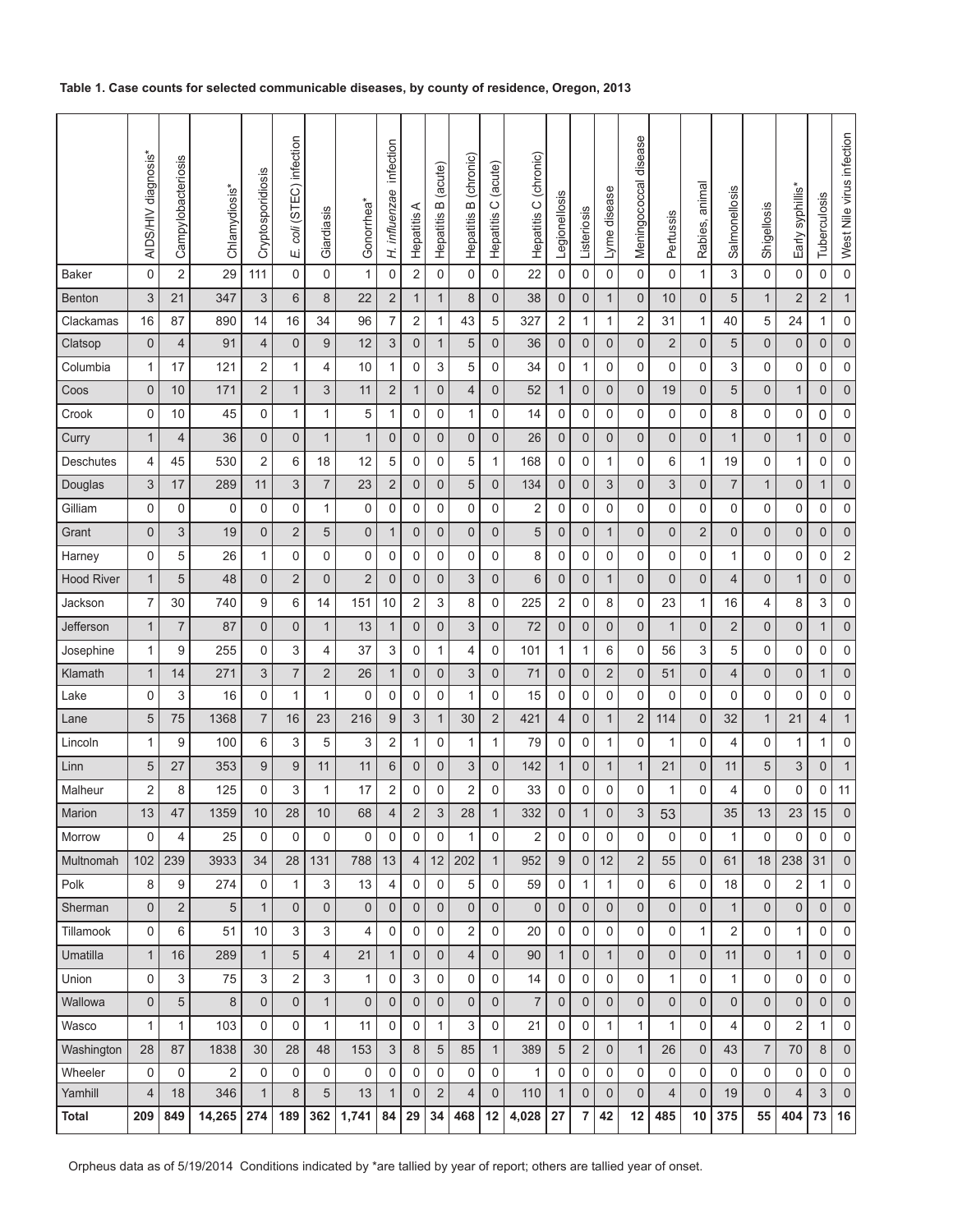### **Table 2. Selected Cases of Notifiable Diseases Year\*, Oregon 2004–2013**

| Disease / Cases         | 2004           | 2005       | 2006           | 2007           | 2008  | 2009         | 2010         | 2011           | 2012         | 2013           |  |
|-------------------------|----------------|------------|----------------|----------------|-------|--------------|--------------|----------------|--------------|----------------|--|
| Campylobacteriosis      | 661            | 651        | 652            | 729            | 701   | 732          | 862          | 984            | 913          | 849            |  |
| Chlamydiosis*           | 8691           | 9019       | 9571           | 9861           | 10856 | 11491        | 12341        | 13687          | 13499        | 14265          |  |
| Cryptosporidiosis       | 32             | 69         | 85             | 164            | 65    | 224          | 220          | 219            | 218          | 274            |  |
| Cryptococcus            | $\overline{2}$ | 3          | 1              | 3              | 8     | 15           | 19           | 27             | 38           | 51             |  |
| E. coli (STEC)          | 70             | 158        | 107            | 85             | 69    | 84           | 119          | 136            | 193          | 189            |  |
| Giardiasis              | 445            | 419        | 426            | 463            | 451   | 430          | 487          | 441            | 387          | 362            |  |
| Gonorrhea*              | 1302           | 1562       | 1460           | 1238           | 1260  | 1116         | 1078         | 1490           | 1470         | 1741           |  |
| H. influenzae           | 49             | 52         | 55             | 68             | 55    | 57           | 69           | 75             | 68           | 84             |  |
| <b>Hepatitis A</b>      | 67             | 47         | 46             | 35             | 27    | 19           | 17           | 12             | 9            | 29             |  |
| Acute hepatitis B       | 119            | 105        | 80             | 61             | 47    | 50           | 44           | 33             | 28           | 34             |  |
| Acute hepatitis C       | 15             | 20         | 27             | 22             | 32    | 24           | 22           | 23             | 39           | 14             |  |
| Legionellosis           | 8              | 15         | 22             | 14             | 18    | 19           | 18           | 24             | 32           | 27             |  |
| Listeriosis             | $\overline{7}$ | 11         | 13             | 8              | 6     | 19           | 17           | 10             | 15           | $\overline{7}$ |  |
| Lyme disease            | 28             | 26         | 28             | 33             | 48    | 44           | 44           | 40             | 48           | 42             |  |
| Malaria                 | 19             | 13         | 15             | 17             | 4     | 12           | 16           | 23             | 12           | 14             |  |
| Measles                 | 0              | 2          | $\overline{2}$ | $\overline{2}$ | 1     | $\mathbf{0}$ | $\mathbf{0}$ | 3              | $\mathbf{1}$ | $\,6\,$        |  |
| Meningococcal disease   | 61             | 57         | 41             | 32             | 38    | 40           | 32           | 31             | 26           | 12             |  |
| Pertussis               | 614            | 622        | 113            | 131            | 174   | 255          | 285          | 329            | 910          | 485            |  |
| Rabies, animal          | 6              | 8          | 25             | 12             | 14    | 11           | 17           | 17             | 17           | 10             |  |
| Salmonellosis           | 414            | 414        | 424            | 332            | 428   | 440          | 511          | 367            | 399          | 375            |  |
| Shigellosis             | 87             | 127        | 121            | 87             | 93    | 56           | 57           | 58             | 92           | 55             |  |
| Early Syphilis*         | 57             | 58         | 49             | 26             | 44    | 86           | 108          | 170            | 312          | 404            |  |
| <b>Tuberculosis</b>     | 106            | 103        | 81             | 94             | 75    | 89           | 87           | 74             | 61           | 73             |  |
| Vibriosis (non-cholera) | 12             | 9          | 19             | 8              | 12    | 19           | 26           | 7              | 19           | 28             |  |
| West Nile virus         | 5              | $\hbox{9}$ | 73             | 27             | 16    | 13           | 0            | $\overline{0}$ | 13           | 16             |  |
| Yersiniosis             | 14             | 17         | 16             | 18             | 17    | 19           | 16           | 21             | 20           | 33             |  |

Orpheus data as of 5/19/2014. Case Counts By onset year except for conditions noted with \* which indicates counts by date of report.

### **Table 3. Hospitalizations and deaths from reportable diseases, Oregon, 2013**

| <b>Condition</b>                           | <b>Hospitalizations</b> | <b>Deaths</b> |
|--------------------------------------------|-------------------------|---------------|
| <b>Botulism</b>                            | 4                       |               |
| Campylobacteriosis                         | 58                      |               |
| Carbapenem-resistant<br>Enterobacteriaceae | 65                      | 2             |
| Cryptococcosis                             | 30                      | 2             |
| Cryptosporidiosis                          | 14                      | O             |
| E. coli (STEC) infection                   | 58                      | 2             |
| Giardiasis                                 | 3                       |               |
| Haemophilus influenzae                     | 77                      | 5             |
| <b>Hepatitis A</b>                         | 9                       | U             |
| Hepatitis B, acute                         | 13                      |               |
| Hepatitis B, chronic                       | 23                      | 2             |
| Hepatitis C, chronic                       | 63                      | 13            |

| <b>Condition</b>          | <b>Hospitalizations</b> | <b>Deaths</b> |
|---------------------------|-------------------------|---------------|
| <b>HIV</b>                | 55                      | 7             |
| Legionellosis             | 27                      |               |
| Listeriosis               | 7                       |               |
| Lyme disease              | 2                       | n             |
| Malaria                   | 8                       | n             |
| <b>Measles</b>            | 2                       |               |
| Meningococcal disease     | 12                      | 2             |
| Pertussis                 | 13                      | n             |
| Salmonellosis             | 79                      |               |
| Shigellosis               | 15                      | n             |
| <b>Tuberculosis</b>       | <b>NA</b>               | 5             |
| West Nile virus infection | 7                       |               |
| Yersiniosis               |                         |               |

Orpheus data as of 4/28/2014